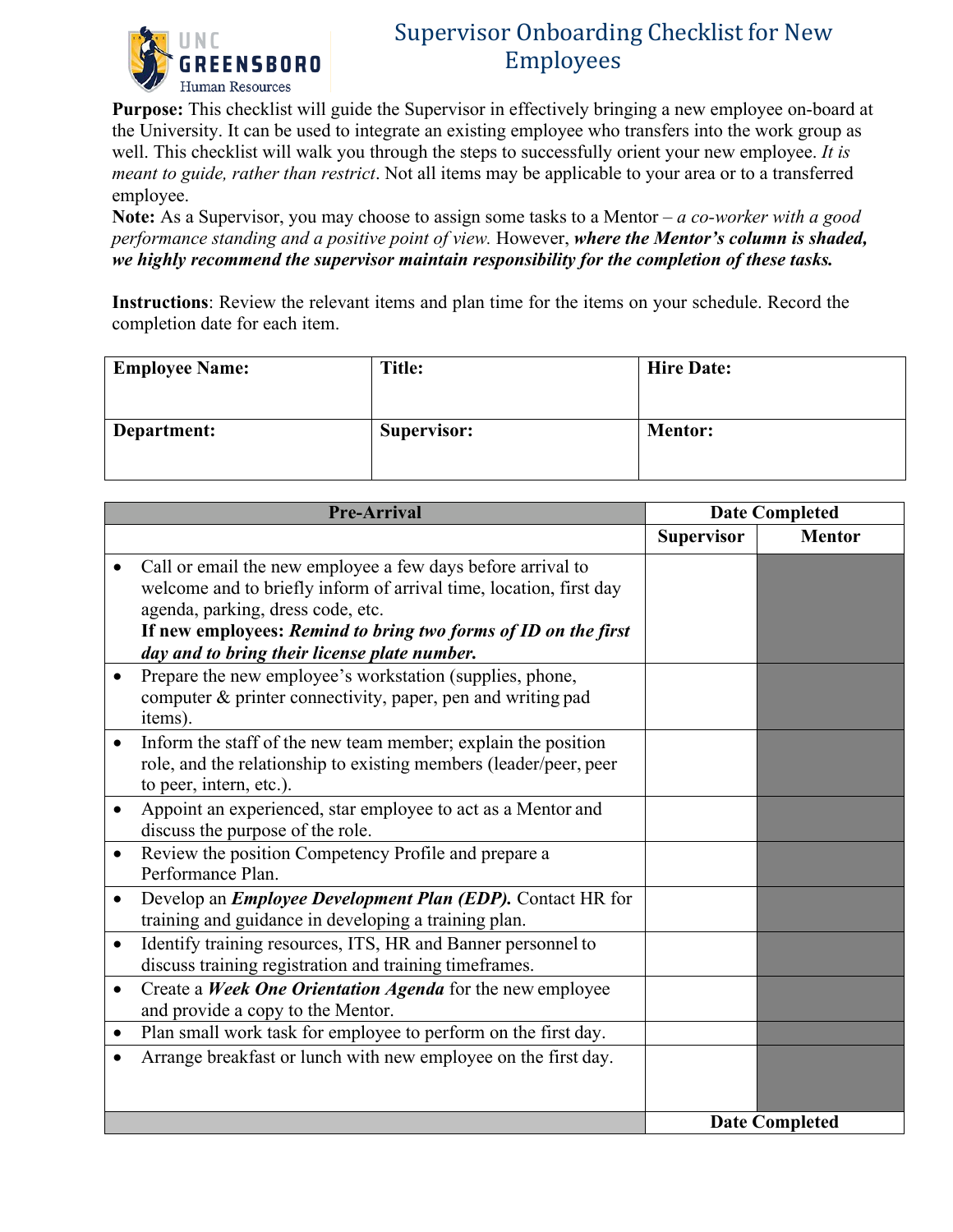## **GREENSBORO** Human Resources

## Supervisor Onboarding Checklist for New Employees

| <b>First Day Arrival and First Week</b> |                                                                   | <b>Supervisor</b> | <b>Mentor</b>         |
|-----------------------------------------|-------------------------------------------------------------------|-------------------|-----------------------|
| $\bullet$                               | Welcome the employee (if possible, make the welcome eventful).    |                   |                       |
|                                         | Take to breakfast or make plans for lunch.                        |                   |                       |
| $\bullet$                               | Introduce to team members (or direct reports and management       |                   |                       |
|                                         | team).                                                            |                   |                       |
| $\bullet$                               | Introduce to the Mentor.                                          |                   |                       |
|                                         | Bring new employee over to HR (723 Kenilworth) to complete        |                   |                       |
|                                         | required paperwork.                                               |                   |                       |
| $\bullet$                               | Walk new employee to the Spartan ID Office to ensure              |                   |                       |
|                                         | photo ID is obtained.                                             |                   |                       |
|                                         | Take on tour of these University campus locations:                |                   |                       |
|                                         | Parking Services<br>$\circ$                                       |                   |                       |
|                                         | <b>ATM Machines</b><br>O                                          |                   |                       |
|                                         | <b>Book Store</b><br>O                                            |                   |                       |
|                                         | Library<br>O<br>Fountain View Dining and other lunch options      |                   |                       |
|                                         | O<br>Post Office                                                  |                   |                       |
|                                         | $\circ$                                                           |                   |                       |
|                                         |                                                                   |                   |                       |
|                                         | Inform of the free campus shuttle service                         |                   |                       |
|                                         | Take building tour (work facilities/washrooms, break room,        |                   |                       |
|                                         | copier, team members).                                            |                   |                       |
| ٠                                       | Help new employee get registered for necessary training.          |                   |                       |
| $\bullet$                               | Clarify unofficial office do's and don'ts.                        |                   |                       |
| ٠                                       | Share any other necessary and advantageous information.           |                   |                       |
| $\bullet$                               | Provide a Faculty\Staff Directory.                                |                   |                       |
| $\bullet$                               | Explain importance of ID badge.                                   |                   |                       |
| $\bullet$                               | Provide guidance and instructions for accessing email off campus. |                   |                       |
|                                         | Share information about the university environment.               |                   |                       |
|                                         | Share information about the Department environment.               |                   |                       |
|                                         | Explain operation of office equipment:                            |                   |                       |
|                                         | Phone: voicemail and standard message, and provide phone          |                   |                       |
|                                         | directory.                                                        |                   |                       |
|                                         | Computer: user name and password, email account & signature,      |                   |                       |
|                                         | and internet usage.<br>Other equipment: copier, fax.              |                   |                       |
| $\bullet$                               | Explain communication channels (bulletin boards, websites,        |                   |                       |
|                                         | Campus News and department website).                              |                   |                       |
| ٠                                       | Provide door keys, policy and explain office security.            |                   |                       |
| $\bullet$                               | Discuss appropriate office dress, work clothes/uniform, etc.      |                   |                       |
| $\bullet$                               | Explain the University's mission/vision and goals.                |                   |                       |
|                                         | Explain the Department's mission/vision and goals and provide     |                   |                       |
|                                         | the department organizational chart.                              |                   |                       |
|                                         |                                                                   |                   |                       |
|                                         |                                                                   |                   |                       |
|                                         |                                                                   |                   |                       |
|                                         |                                                                   |                   | <b>Date Completed</b> |